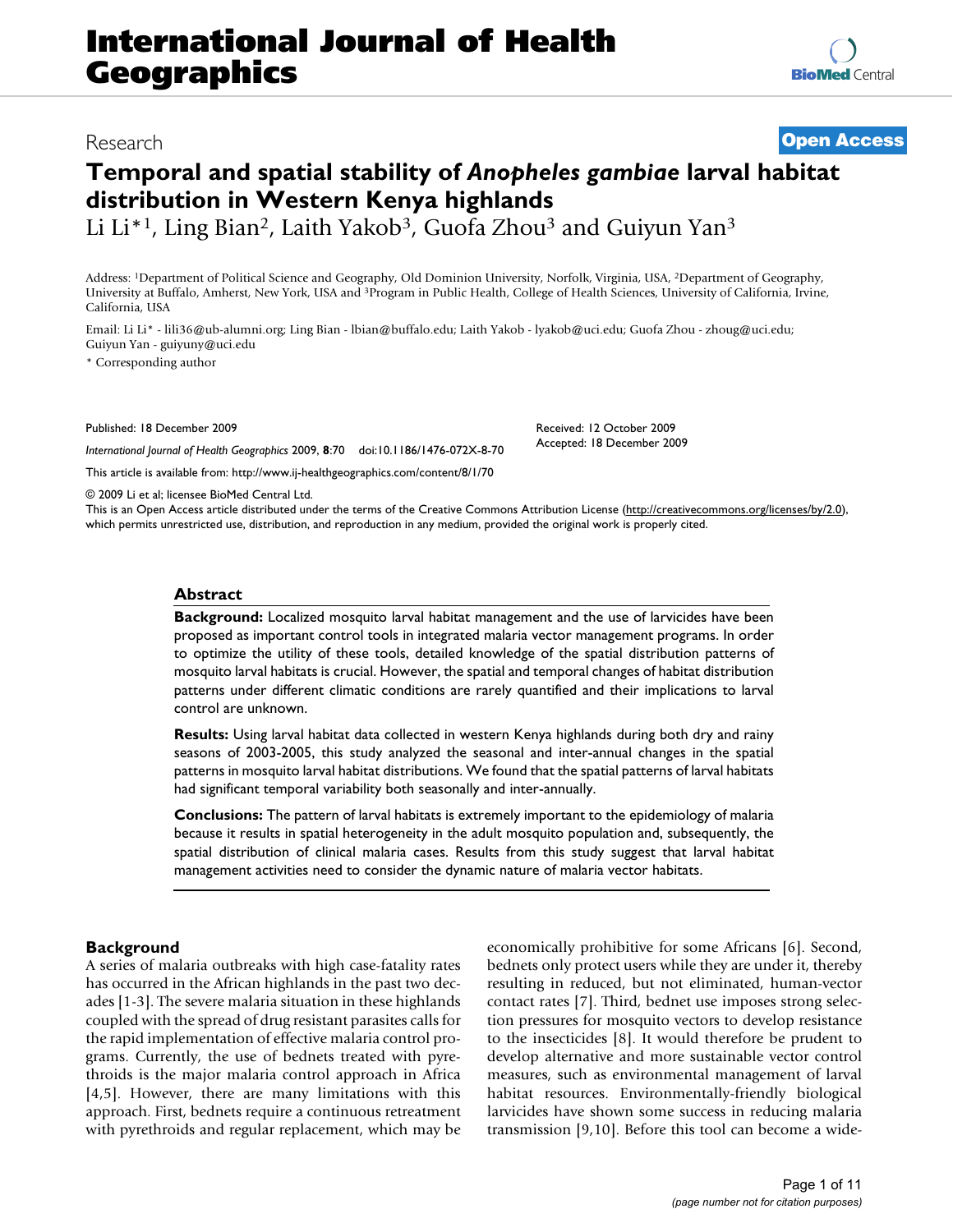spread practice, however, it needs to be made more costeffective. A key component of this would be improvements in the understanding of the spatial and temporal distribution of mosquito larval habitats in order to enhance our efforts to target control at key focal breeding sites [11,12].

Our current knowledge on the spatial and temporal distribution of mosquito larval habitats can be improved in the following two ways. First, spatial and environmental patterns of larval habitats could be quantified to provide more accurate guidance to larval habitat management. Second, rather than basing larval habitat distribution projections on a snap-shot of data acquired under one particular climatic condition, the extent to which data can be extrapolated to other seasons or years with different climatic conditions need to be explored [13-15]. The objective of this study is therefore to quantify seasonal and inter-annual variations in larval habitat distribution patterns.

## **Methods**

#### *Study area*

The study was conducted in a 4 by 4 km2 area in Kakamega District, western Kenya (Figure 1). The terrain of the study area consists of numerous hills flanking a central valley, with elevation ranging between 1,420 - 1,580 m above sea level. Typical of East Africa highlands, the study area is characterized mainly by faulted plateaus [16]. The Yala River runs through the central valley from east to west. Between 1960 and 1999, the average annual rainfall for the study area was 1,977 mm [17]. The East African highlands experience an alteration between dry seasons (December to March) and rainy seasons (April to June) with a clear inter-annual variation in precipitation [18,19].

## *Mosquito larval data*

*Anopheles gambiae* sensu stricto is the primary malaria vector species in western Kenya highlands, constituting > 95% of the indoor-resting adult vector population and about 60-70% of the larval population [20]. The number of malaria cases increases dramatically from the dry season to the rainy season [3]. February and May are the most representative months of dry and rainy seasons, respectively. Thorough searches of all identifiable aquatic habitats (e.g., animal footprints and water ponds) were conducted in the first two weeks of February and May in 2003, 2004, and 2005, generating a total of six point maps of aquatic habitat locations. Each identified aquatic habitat was dipped up to 20 times with a standard 350 ml dipper to collect water samples. When a site was too small to make 20 dips, water was dipped as many times as possible. The larval occurrence and species in the water samples was examined. Depending on whether a given aquatic habitat contained *An. gambiae* larvae or not, it was recorded as either an anopheline-positive or negative habitat. The location and elevation of each habitat was recorded using the global positioning system (GPS). This study focuses on the presence of *An. gambiae* larvae rather than their abundance in an aquatic environment because quantification of larval abundance is prone to sampling errors, particularly in large aquatic environments.

## *Climatic Data*

Precipitation has long been considered as the primary determinant of the spatial variation in larval habitats in western Kenya. The precipitation data of Kakamega for the period of 2003, 2004, and 2005 were obtained from the Kenya Meteorological Service. Although mosquito development is also affected by other climatic factors such as temperature, preliminary analysis based on our daily records revealed that inter-annual variations in temperature in the study area were statistically insignificant. We therefore excluded temperature as an explanatory factor in this study.

## *Analysis of the temporal variation in the larval habitat locations*

The temporal variations in mosquito larval habitat locations were analyzed at two levels: (1) the recurrence of larval habitats in the same locations, and (2) occurrence of habitats at nearby locations. The analysis at these two levels can help answer two key questions: (1) how likely it is to find habitats at locations where habitats were previously found, and (2) to what are extent are new habitats spatially associated with habitats that have been found previously (where overlapping habitats are excluded)? These two questions are critical to mosquito habitat management efforts. If larval positive habitats tend to occur in the same or very proximal locations between seasons/ years, resource management can be optimized much more easily. For the first level analysis, each of the six point maps was converted into a raster map, in which each habitat location is represented by a pixel and overlapping analysis was selected to determine the changes in habitat pixels between time points. Based on the field observations, the diameter of habitats ranged from 4 m to 15 m. To take into account effects of the varying size of habitats, the pixel sizes range from 4 m to 20 m (allowing for a 5 m GPS error), with a 2 m interval (half of the smallest diameter of habitats). The smallest and largest pixel sizes were chosen based on the observed diameters of the smallest and largest habitats in the field. Even though the pixel sizes were carefully selected, this overlapping approach still has a limitation: the overlapping area is expected to increase with increasing pixel size. To obtain a realistic estimation of the overlapping area, we plotted the percentages of overlapping aquatic habitats as a function of the size of pixels. For the rest of the analysis only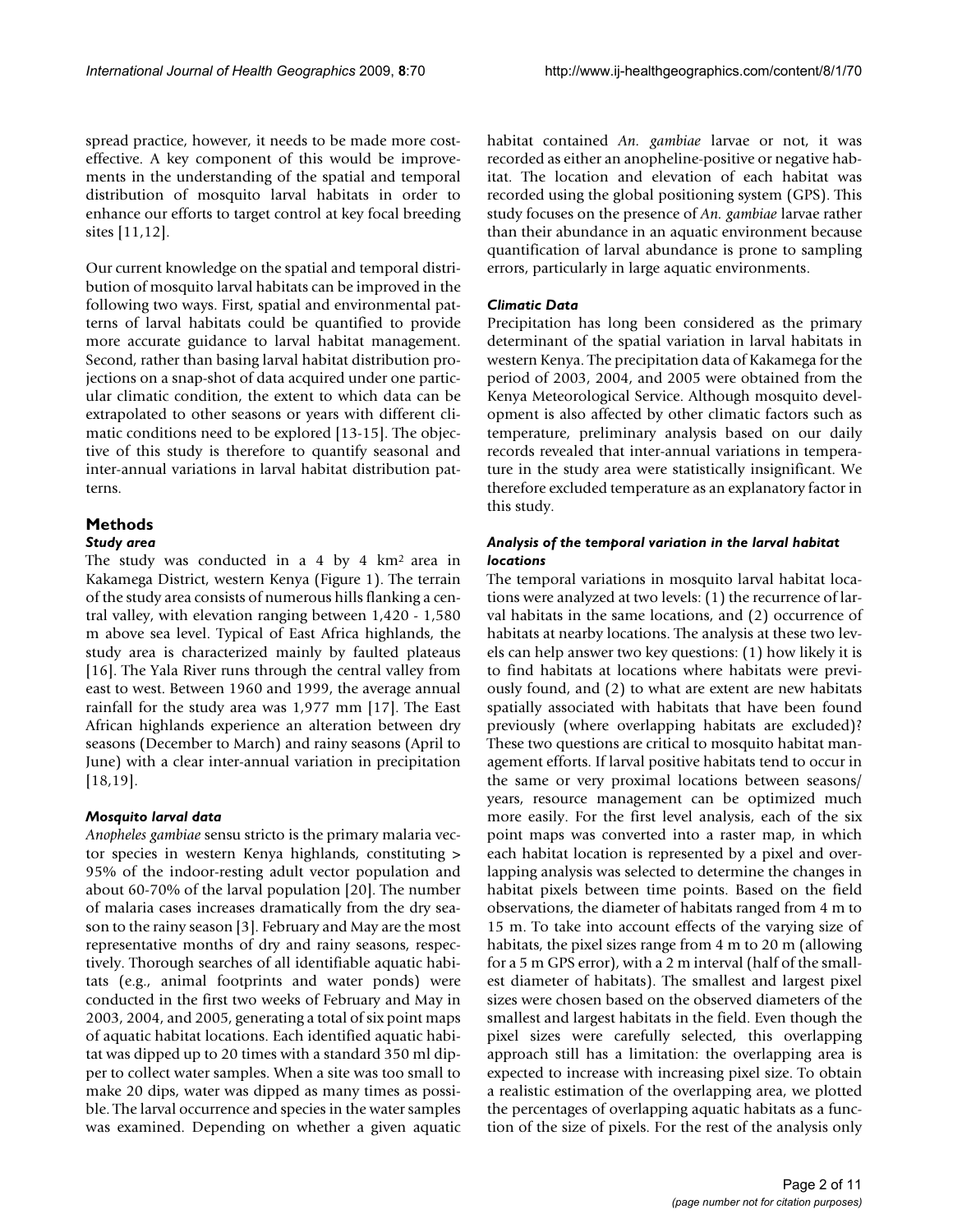

#### habitats and the white dots with black study areas and the regions of Kenya. The scale bar is **Figure 1** Location of the study area: (upper left) the map of dry season vae); (lower left) the map of rainy seasonoutlines are negative habitats i.e. stagn anopheline-positive habitats in 2005; (r associated with the two anopheline-positive habitats in ant aquatic habitats that contain no maps on the left sides ight) the map showing 2005 (the black dots are positiv the location of the *Anopheles* lar-e

**Location of the study area: (upper left) the map of dry season anopheline-positive habitats in 2005 (the black dots are positive habitats and the white dots with black outlines are negative habitats i.e. stagnant aquatic habitats that contain no** *Anopheles* **larvae); (lower left) the map of rainy season anopheline-positive habitats in 2005; (right) the map showing the location of the study areas and the regions of Kenya. The scale bar is associated with the two maps on the left sides**.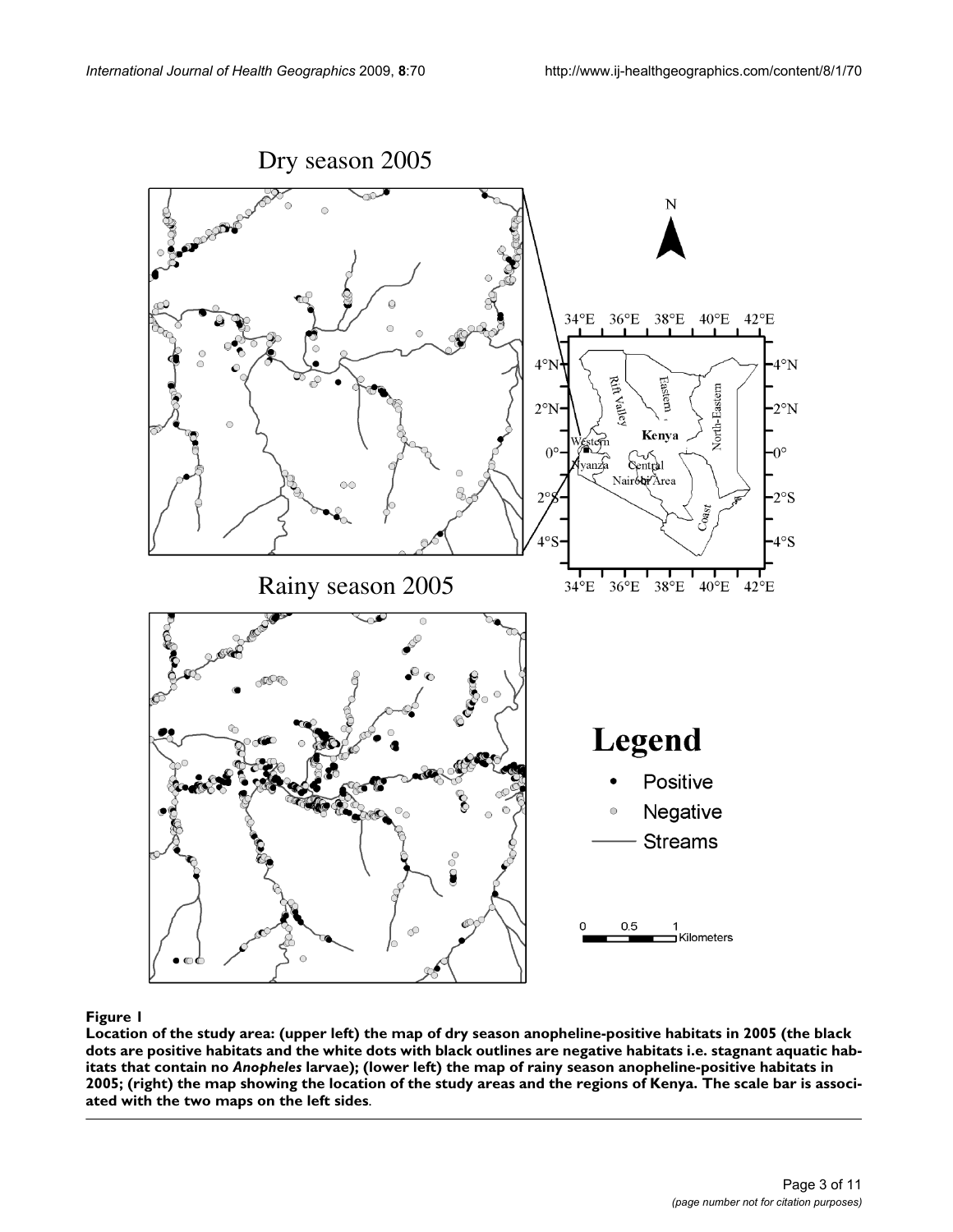the data on anopheline-positive habitats were used, since some stagnant aquatic habitats might not be suitable for mosquito reproduction and our focus is on the habitats that are productive.

For the second level analysis, a Nearest Neighborhood analysis was used to assess the distance between a habitat and its first and second nearest habitat locations. To determine the climatic impact, three types of comparison were performed: (1) the spatial overlapping and nearest neighbor of habitats between the February and the May within the same year; (2) the spatial overlapping and nearest neighbor of habitats in the February between different years and (3) the spatial overlapping and nearest neighbor of habitats in the May between different years. Even though the six datasets were collected separately in six different field surveys, the consistency in the sampling was maintained through the use of the same research group with the same training and sampling methods in the same study area.

## *Analysis of the temporal variation in the geographic extent of larval habitats*

The spatial patterns of habitats were quantified using two statistics: the dispersion pattern analysis and the compact analysis. The dispersion pattern analysis measures how dispersed habitat locations are around the geographic center of the study area. It takes into account dominant landforms (e.g., a river or cliff) and reveals global trends in a point pattern, such as orientation. The compactness analysis complements the dispersion pattern analysis by quantifying the shape of the range of mosquito larval habitats. The dispersion and compactness of habitat distribution have a direct impact on habitat management: the more dispersed and compact the habitats are in an area, the more management efforts are required for these habitats.

To examine the dispersion pattern of anopheline-positive habitats, the six sets of point data were analyzed using a Standard Deviation Ellipse (SDE) test. SDE calculates an ellipse to describe the dispersion of points, and has been widely used in the geographic analysis of point patterns [21,22]. In this study, four statistics were derived from the ellipse: the length of the major axis (the maximum dispersion distance), the length of the minor axis (the minimum dispersion distance), the product of the lengths of the major and the minor axes (an approximation of the area of an ellipse), and the orientation of the dispersion. The orientation of an ellipse is measured as the degree by which the major axis is rotated from the geographic east in the counterclockwise direction [23]. The Standard Deviation Ellipse (SDE) was computed using CrimeStat 3.0 [23].

Because habitat geographies often have irregular shapes that can have important implications for habitat management [24], the shape of mosquito larval habitat ranges were explicitly analyzed using convex polygon analysis [25] combined with the Boyce-Clark index [26]. These two methods are widely adopted measures for habitat compactness and shape [24]. The convex polygon analysis identifies the smallest polygon that can enclose all habitat locations. For each set of habitat locations, a convex polygon was calculated and a total of six convex polygons was obtained. The Boyce-Clark index expresses how closely the shape of the habitat distribution (represented by the convex polygon) approximates that of a hypothetical circle. It is calculated by drawing a set of equally spaced radials from a location within a shape to its perimeter and measure. The variation in lengths of the radials is then calculated. In this study, 13 radials with 30 degree space were used (30 degree is selected based on the smallest angle between any two of the neighboring vertexes in each of the six convex polygons). This index ranges from 0 to 200. A value of 0 indicates the shape is close to a perfect circle. A value of 200 indicates the shape is close to a line.

After SDE analysis, convex polygon analysis and Boyce-Clark index were applied to each of the six sets of point data, pair-wise comparisons were carried out to determine the seasonal or inter-annual changes in larval distribution patterns. The three types of comparisons outlined in the first subsection of the statistical analysis were also performed: (1) the difference between the February and the May within the same year (three pairs of datasets); (2) the difference in the February between different years (three pairs of datasets); and (3) the difference in the May between different years (three pairs of datasets).

Analysis of the temporal variation in the niche patterns of larval habitats. Habitat management is often concerned with the ecological niche of species, which can be described by its mean position and breadth along various environmental gradients (often referred to as environmental axes) [27]. Characterizing the ecological niche of mosquitoes is also critical for mosquito habitat management, as environmental gradients are routinely used as indicators for the distribution of mosquito larval habitats. Our previous study has determined that four environmental gradients, curvature, elevation, distance to streams and wetness index, are related to the mosquito habitats [12]. This study quantified the niche position and niche breadth along these four environmental gradients using the marginality (M) (Equation 1) and the specialization (S) (Equation 2) measurements [28]. The marginality (M) is a description of the mean niche position on each selected environmental gradient. As shown in Equation 1, the marginality is calculated by comparing the distance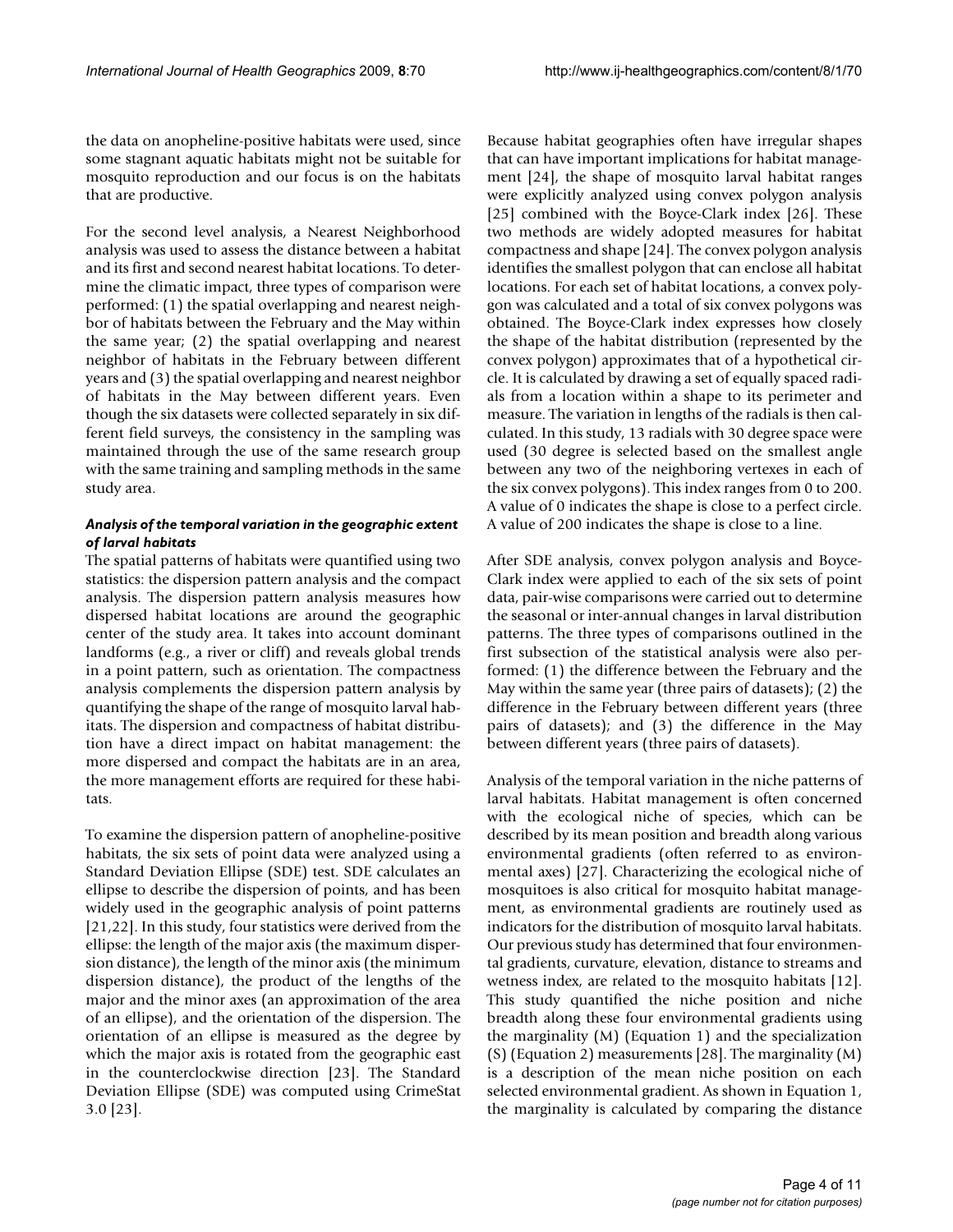between the mean conditions used by the species and the mean conditions of the study area for that gradient.

$$
M = \frac{\left|m_{g} - m_{e}\right|}{1.96\sigma_{g}}
$$
 (1)

where  $m<sub>g</sub>$  is the mean value of an environmental gradient in the study area,  $m_e$  is the mean value of the environmental gradient in the locations occupied by habitats, and  $\sigma_{\alpha}$ is the standard deviation of the environmental gradient in the study area.

In Equation 1, division by  $\sigma_{\varrho}$  is needed to remove any bias introduced by the variance of this gradient in the study area. The weight (1.96) ensures that the marginality will tend to be normalized between zero and one. This means if the distribution of a gradient in a study area is normal, 95% of the values lie within 1.96 standard deviations of the mean. A habitat distribution was then considered 'marginal' when its mean condition was far from the mean condition of the study area (its marginality value is close to one). As shown in Equation 2, the specialization (S) measure estimates the variability of habitat conditions

by comparing the variance of the habitats on the selected gradient (named niche breadth) with the variance of the study area on this gradient.

$$
S = \frac{\sigma_g}{\sigma_e} \tag{2}
$$

where  $\sigma_{\rm g}$  is the standard deviation of an environmental gradient in the study area and  $\sigma_e$  is the standard deviation of the environmental gradient in the areas occupied by habitats.

A habitat distribution was considered specialized if it has a narrow niche breadth (its specialization value is larger than one). If a species differs considerably in its marginality and specializations along an environmental gradient, this gradient is less likely to be adequately predictive for the distribution of this species [29,30].

## **Results**

## *Climate condition*

The inter-annual variation in precipitation from 2003 to 2005 is shown in Figure 2. The precipitation level in the dry seasons (January-March) of the three years was rela-



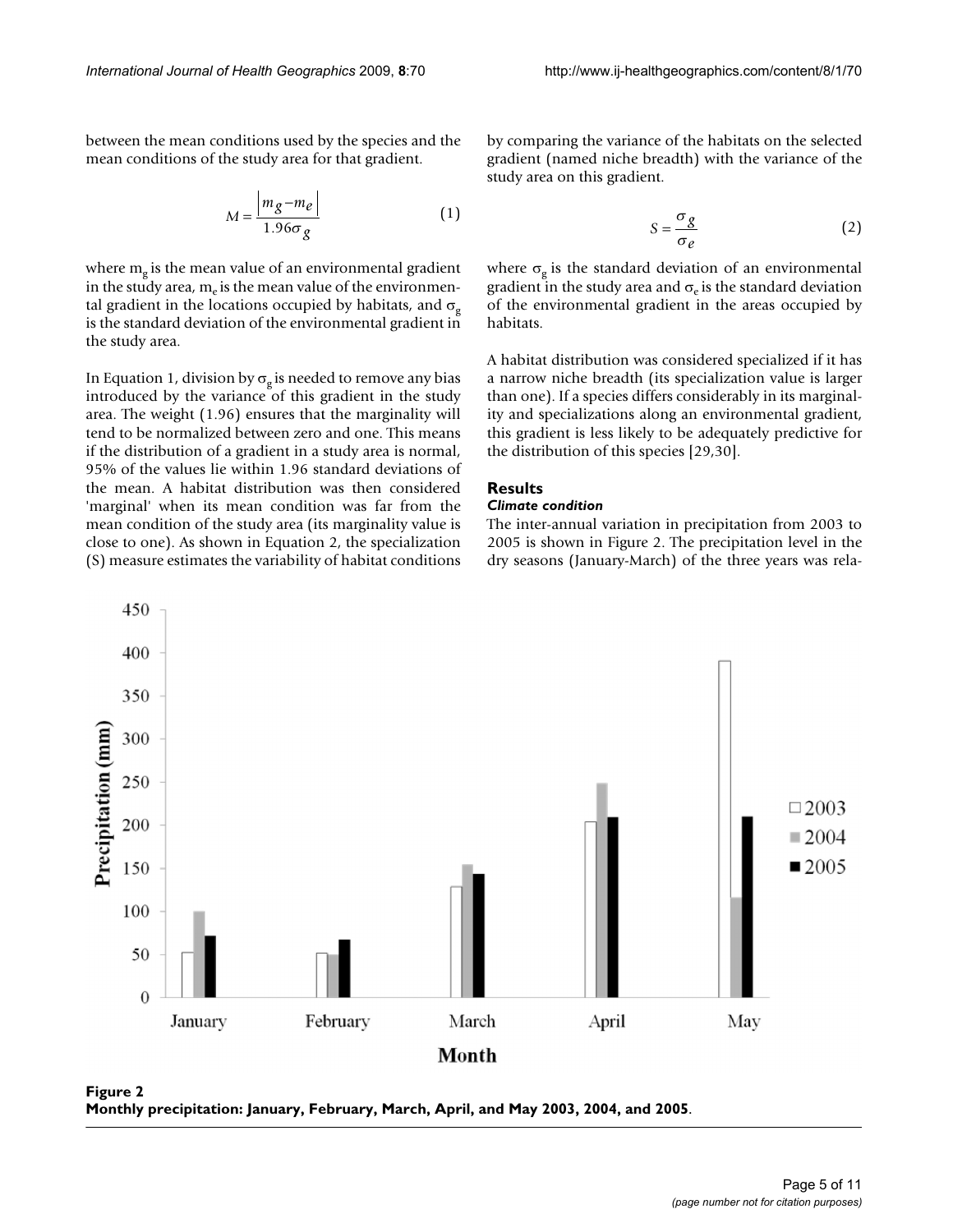tively stable, but the precipitation level in May (rainy season) of 2004 was unusually low, being 70% lower than in May 2003 and 44% lower than in May 2005 (Figure 2).

## *Mosquito larval habitats*

During the six surveys in 2003, 2004, and 2005, a total of 6,612 stagnant aquatic sites were observed (Table 1). Of these sites, 29.7% and 70.3% were observed during dry seasons and rainy seasons, respectively. Among these sites, and averaged over all 6 collections, 32.2% were identified as anopheline-positive (Table 1). The percentage of anopheline-positive larval habitats did not vary significantly between the February and the May (29.5% in February and 33.3% in May). In this article, the anopheline-positive larval habitats observed in February are referred as dry season habitats and the anopheline-positive larval habitats observed in May are referred as rainy season habitats.

## *Seasonal and inter-annual variation in habitat locations*

The percentages of overlapping aquatic habitats and anopheline-positive habitats between the February and the May within a year, or between the February/May of two different years, are shown in Figure 3. Results show that the percentage of overlapping anopheline-positive habitats were generally below 15%, with a maximum overlap of 24% in 2004 between the February and the May of unusually low precipitation (Figures 2, 3A and 3B).

Table 2 shows the average first and second nearest neighbor distances between the February and the May within a year, or between the February or the May of two different years. The average distances between the dry season anopheline-positive larval habitats to their nearest rainy season habitats in the same year range from 99.0 m to 189.6 m. The average distances between dry season habitats to their second nearest rainy season habitats in the same year range from 134.7 m to 280.0 m. The betweendry season comparisons yielded similar ranges (Table 2). In comparison, nearest neighbors were closest between the rainy season anopheline-positive larval habitats in different years, with the average distances ranging from 57.9 m to 117.9 m.

## *Seasonal and inter-annual variation in the geographic extent of larval habitats*

The pair-wise comparisons of four statistical measurements that describe the ellipses produced by SDE analysis on each set of anopheline-positive habitat locations are shown in Table 3. The analysis found that the dispersion pattern difference between the rainy season and dry season anopheline-positive larval habitats was more apparent in 2005 than in either 2003 or 2004, as indicated by the ratio of major to major axis, ratio of minor to minor axis, and ratio of area to area.

Dry season habitats were more dispersed than the rainy season habitats in the same year in 2003 and 2005, but little seasonal difference in dispersion patterns was found in 2004, the year with low precipitation in the rainy season (as shown in Figure 2). However, the differences in the orientation of the ellipses between the dry and rainy seasons were greatest in 2004, measuring 77.5 degrees (Table 3).

As shown in Table 3, there were little inter-annual dry season changes in the dispersion patterns. The inter-annual orientations of anopheline-positive habitats were relatively consistent (less than 13 degrees variation). Contrarily, substantial inter-annual variations were found in the orientation of anopheline-positive habitats in rainy seasons (Table 3). Inter-annual variations in the dispersion patterns in rainy seasons were also evident. The Boyce-Clark indexes for the six sets of habitat distribution data range from 6.2 to 15.7 with an average of 10.8 (Table 4).

**Table 1: Numbers of stagnant aquatic habitats and anopheline-positive habitats recorded during the six field surveys from 2003 to 2005**

|                                           | Number of aquatic habitats | Number of anopheline-positive<br>habitats | Percentage of anopheline-posi-<br>tive habitats |
|-------------------------------------------|----------------------------|-------------------------------------------|-------------------------------------------------|
| February-03                               | 617                        | 301                                       | 48.80%                                          |
| February-04                               | 878                        | 201                                       | 22.90%                                          |
| February-05                               | 468                        | 77                                        | 16.50%                                          |
| Average number of habitats in<br>February | 654                        | 193                                       | 29.40%                                          |
| May-03                                    | 1917                       | 721                                       | 37.60%                                          |
| May-04                                    | 1210                       | 416                                       | 34.40%                                          |
| May-05                                    | 1522                       | 410                                       | 26.90%                                          |
| Average number of habitats in May         | 1550                       | 516                                       | 32.97%                                          |
| Total number of habitats                  | 6612                       | 2126                                      |                                                 |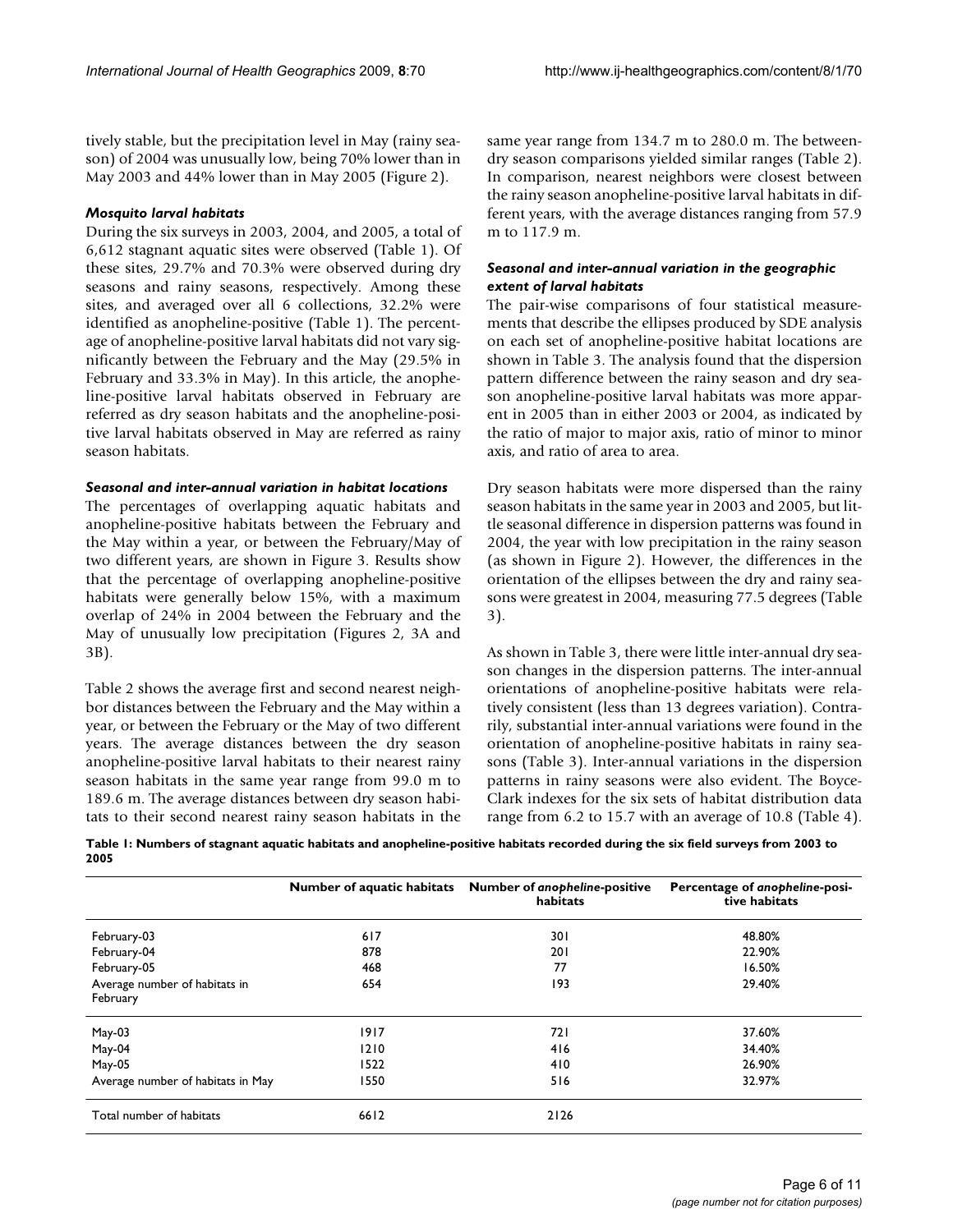



This indicates that the shape of the habitat range in the study area was close to a circle during the six surveyed time periods. In other words, the anopheline positive larval habitats were well distributed in the study area during these six field surveys. As shown in Table 4, there were limited seasonal and inter-annual changes in the shape of the range of anopheline positive larval habitat locations. The differences in the Boyce-Clark indexes between different time periods were found to be insignificant, ranging from 1 to 7 out of 200.

#### *Seasonal and inter-annual variation in niche patterns of habitats*

The pair-wise comparisons of M and S values of curvature, elevation, distance to streams and wetness index for anopheline-positive larval habitats are shown in Table 5. Among these four environmental variables, the seasonal and inter-annual differences in M values were largest for distance to streams. Considering that 95% of the M values are expected to be less than 1 (see details in section 2.6), the observed differences (ranging from -1.51 to 1.06) are significant. This indicates the relationship between habitats and distance to streams was sensitive to the climatic variation. At this environmental gradient, the anophelinepositive larval habitats in the dry season in 2004 were less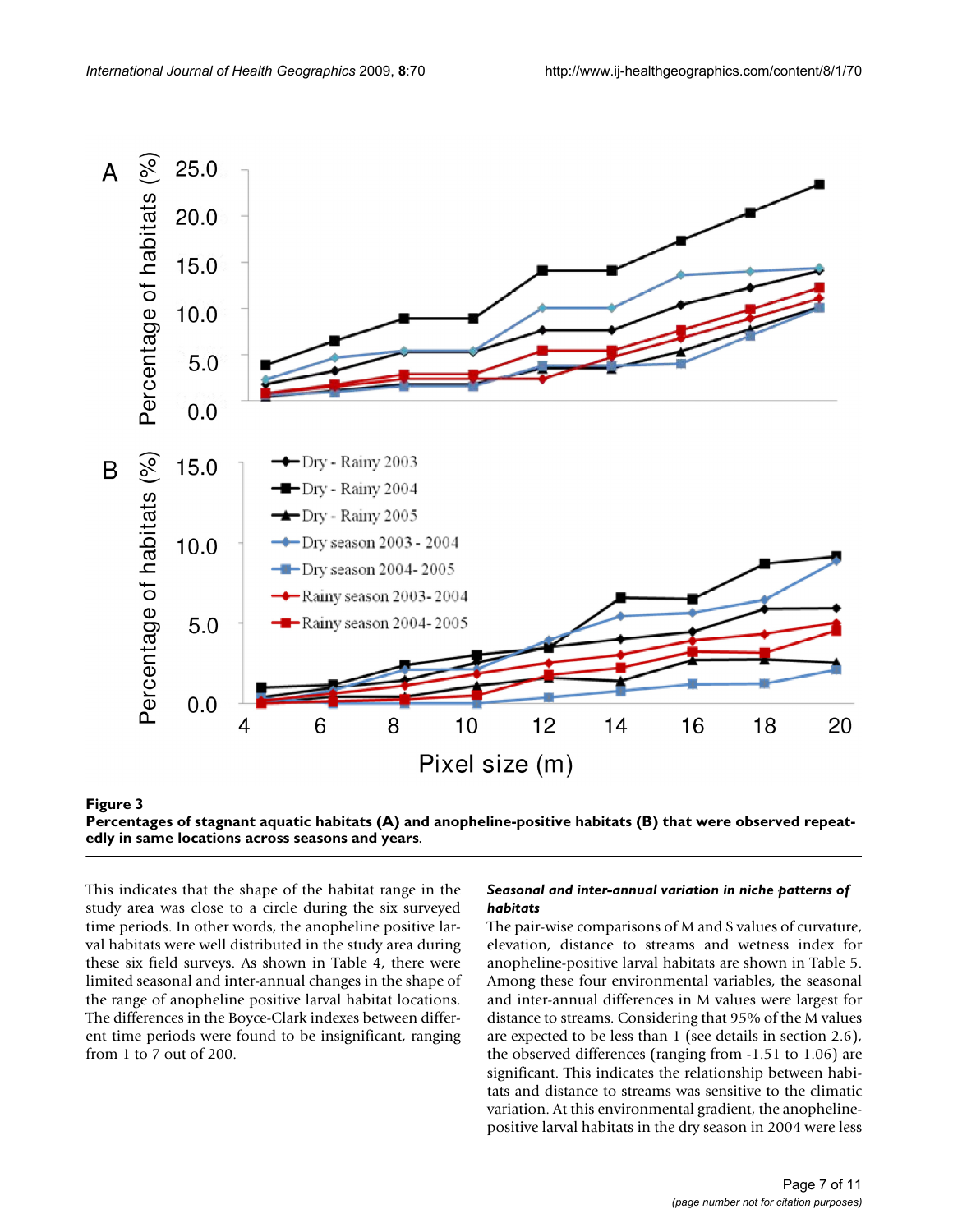| Comparison                                                                      | <b>Nearest neighbor</b>                                                                                        | Second nearest neighbor |  |
|---------------------------------------------------------------------------------|----------------------------------------------------------------------------------------------------------------|-------------------------|--|
|                                                                                 | Average first and second nearest neighbor distance between the rainy and dry seasons within a year (in meters) |                         |  |
| 2003                                                                            | 99.0                                                                                                           | 134.7                   |  |
| 2004                                                                            | 113.8                                                                                                          | 159.6                   |  |
| 2005                                                                            | 189.6                                                                                                          | 280.0                   |  |
|                                                                                 | Average first and second nearest neighbor distance between the same seasons in different years (in meters)     |                         |  |
|                                                                                 |                                                                                                                |                         |  |
|                                                                                 | 91.2                                                                                                           | 117.9                   |  |
|                                                                                 | 93.7<br>57.9                                                                                                   | 128.5<br>85.9           |  |
| February 2003-2004<br>February 2004-2005<br>February 2003-2005<br>May 2003-2004 | 38.9                                                                                                           | 63.4                    |  |
| May 2004-2005                                                                   | 73.5                                                                                                           | 105.7                   |  |

**Table 2: Nearest Neighbor analysis in anopheline-positive habitat distribution in western Kenya highlands**

marginal than in the rainy season of the same year, and the opposite pattern was found in 2003 and 2005. Additionally, the seasonal difference in M values between the rainy season and dry season was most apparent in 2005. As shown in Table 5, the inter-annual changes in M values for dry season larval habitats indicates that dry season anopheline-positive larval habitats in 2005 were the most marginal. The inter-annual changes in M values for rainy season larval habitats indicate that rainy season larval habitats were most marginal in 2004.

Among these four environmental variables, the differences in S values were also the largest for distance to streams. As shown in Table 5, for distance to streams, the anopheline-positive larval habitats in the dry season were more specialized than in the rainy season of the same year in 2004. The opposite association was found for habitats in 2003 and 2005. For this variable, the seasonal difference in S values was more apparent in 2005. The interannual changes in S values for dry season anopheline-positive larval habitats indicates that dry season habitats were most specialized for distance to streams in 2005. The inter-annual changes in S values for rainy season larval habitats indicate that rainy season anopheline-positive larval habitats were most specialized in 2004 (As shown in Figure 2, the precipitation level in the May of 2004 is lower than such levels in the May of other years). Other environmental variables are not discussed here, since the changes in their M and S values are not significant.

#### **Discussion**

In this study, we systematically investigated the temporal and spatial variability in anopheline-positive larval habitats using several statistical methods that are rarely used in mosquito studies. The results extend the existing mosquito studies by providing detailed quantitative analysis of the spatial patterns of anopheline-positive larval habitats [31]. We identified and quantified significant seasonal and inter-annual changes in anopheline-positive larval habitat distribution patterns. The quantification of these changes could provide important information for mosquito larval habitat management. Firstly, we found

**Table 3: Changes in dispersion pattern analysis in anopheline-positive habitat distribution across seasons and years.**

| Comparison                                    | Ratio of long to long axis                                                       | Ratio of short to short<br>axis | <b>Ratio of the</b><br>approximate areas of<br>the two ellipses | Difference in the angles<br>of the two long axes |
|-----------------------------------------------|----------------------------------------------------------------------------------|---------------------------------|-----------------------------------------------------------------|--------------------------------------------------|
|                                               | Variation in dispersion patterns between the rainy and dry seasons within a year |                                 |                                                                 |                                                  |
| 2003                                          | 1.2                                                                              | 0.9                             | $\mathsf{L}$                                                    | 4.8                                              |
| 2004                                          |                                                                                  |                                 |                                                                 | 77.5                                             |
| 2005                                          | L.I                                                                              | l.3                             | l.4                                                             | $-0.5$                                           |
| Inter-annual variation in dispersion patterns |                                                                                  |                                 |                                                                 |                                                  |
| February 2003-2004                            | IJ                                                                               | 0.9                             |                                                                 | $-12.4$                                          |
| February 2004-2005                            |                                                                                  |                                 |                                                                 | $-5.4$                                           |
| February 2003-2005                            | $\overline{1}$ .                                                                 | 0.9                             |                                                                 | $-17.8$                                          |
| May 2003-2004                                 | 0.9                                                                              |                                 | 0.9                                                             | 60.3                                             |
| May 2004-2005                                 | IJ                                                                               | l.4                             | l.6                                                             | $-83.4$                                          |
| May 2003-2005                                 |                                                                                  | 1.3                             | $\mathsf{I}$ .4                                                 | $-23.1$                                          |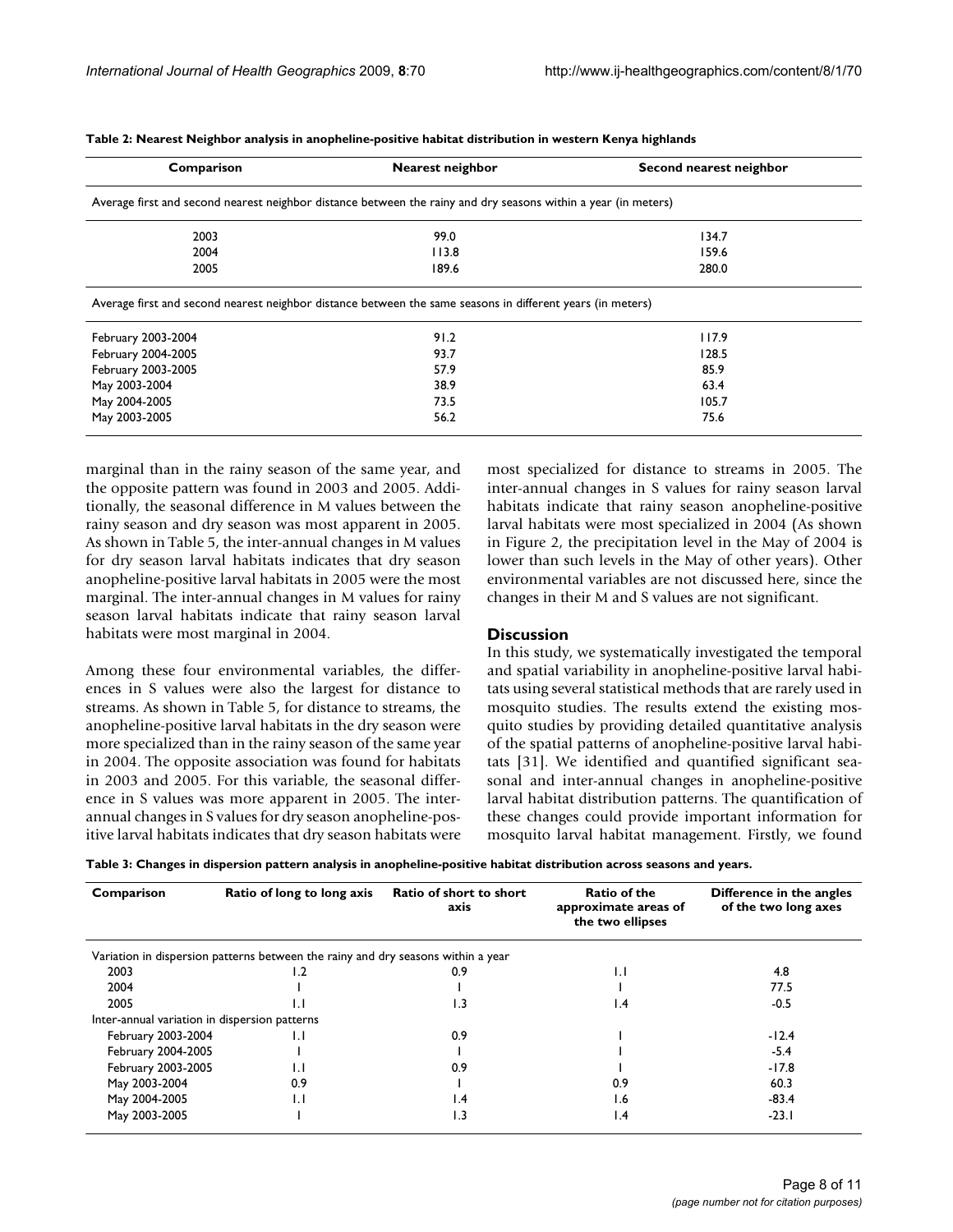**Table 4: Changes in Boyce-Clark index for** *anopheline***-positive habitats across seasons and years.**

| Time                                                   | <b>Boyce-Clark Index</b> |  |  |  |
|--------------------------------------------------------|--------------------------|--|--|--|
| February 2003                                          | 6.3                      |  |  |  |
| February 2004                                          | 8.1                      |  |  |  |
| February 2005                                          | 11.1                     |  |  |  |
| May 2003                                               | 11.4                     |  |  |  |
| May 2004                                               | 15.3                     |  |  |  |
| May 2005                                               | 12.8                     |  |  |  |
| Difference between the Februrary and May within a year |                          |  |  |  |
| 2003                                                   | 5. I                     |  |  |  |
| 2004                                                   | 72                       |  |  |  |
| 2005                                                   | 1.7                      |  |  |  |
| Difference between the same seasons in different years |                          |  |  |  |
| February 2003-2004                                     | 1.8                      |  |  |  |
| February 2004-2005                                     | 3                        |  |  |  |
| February 2003-2005                                     | 4.8                      |  |  |  |
| May 2003-2004                                          | 3.9                      |  |  |  |
| May 2004-2005                                          | 2.5                      |  |  |  |
| May 2003-2005                                          | $\mathsf{I}$ .4          |  |  |  |

that percentages of overlapping anopheline-positive habitats across seasons or years were generally below 15% and more than half of the locations occupied by dry season habitats were not occupied by habitats in the May of the same year. If a map showing the distribution of the observed habitats at a particular time is to be used in larval habitat identification in a different time, it is necessary to search the area in a radius of 190 m or 280 m of each habitat location for the nearest one or two habitats respectively. Second, during a year with an irregular amount of precipitation, a habitat map generated from a previous time point could be particularly misleading. This conclusion is drawn from the comparison between habitat patterns in the May of 2004 and 2005. As shown in Figure 2, the precipitation in the May of 2004 was lower than the precipitation in the May of 2005. Our analysis shows that the spatial patterns of rainy season habitats in these two years were very different. A more spatially dispersed and environmentally marginal distribution was recorded during the rainy season of 2004 than during other rainy seasons. In this case, the total number of habitats was not extremely sensitive to the variation in the precipitation, since we observed a comparable number of anophelinepositive habitats in 2004 and 2005. This indicates that even there are little changes in total numbers of habitats in different time periods, habitat patterns in these time periods could be different. Finally, the inter-annual changes in habitat patterns between years with similar amount of precipitations could be smaller than the seasonal changes. This conclusion is based on the results from the nearest neighbor analysis and the niche analysis. As shown in Figure 2, the precipitation levels in the May of 2003 and 2005 are similar. The nearest distance analysis and niche analysis both revealed that the inter-annual differences in the patterns of rainy season habitats between these two years are smaller than the seasonal differences in these two years. Taken together, our results suggest that caution should be practiced in extrapolating potential focal points of mosquito habitats based on data collected at different time periods. It is believed that the pattern of larval habitats is extremely important to the epi-

**Table 5: Changes in marginality and specialization coefficients for** *anopheline***-positive habitats across seasons and years.**

|                                                            | Marginality (M) |                  |                               | Specialization (S)             |           |                  |                               |                                |
|------------------------------------------------------------|-----------------|------------------|-------------------------------|--------------------------------|-----------|------------------|-------------------------------|--------------------------------|
| Comparison                                                 | Curvature       | <b>Elevation</b> | <b>Distance to</b><br>streams | <b>Wetness</b><br><b>Index</b> | Curvature | <b>Elevation</b> | <b>Distance to</b><br>streams | <b>Wetness</b><br><b>Index</b> |
| Difference between the rainy and dry seasons within a year |                 |                  |                               |                                |           |                  |                               |                                |
| 2003                                                       | 0.04            | $-0.14$          | $-0.22$                       | $-0.01$                        | $-0.05$   | 0.22             | 0.25                          | $-0.04$                        |
| 2004                                                       | 0.02            | 0.03             | 0.13                          | 0.07                           | $-0.23$   | $-0.07$          | $-0.22$                       | 0.02                           |
| 2005                                                       | $-0.04$         | $-0.06$          | $-1.51$                       | 0.01                           | $-0.10$   | 0.20             | 2.19                          | 0.02                           |
| Difference between the same seasons in different years     |                 |                  |                               |                                |           |                  |                               |                                |
| February<br>2003-2004                                      | $-0.08$         | 0.09             | $-0.14$                       | 0.03                           | 0.22      | 0.15             | $-0.26$                       | $-0.05$                        |
| February<br>2004-2005                                      | 0.06            | $-0.23$          | $-1.00$                       | $-0.08$                        | $-0.47$   | $-0.27$          | $-1.61$                       | $-0.09$                        |
| February<br>2003-2005                                      | $-0.01$         | $-0.14$          | $-1.14$                       | $-0.04$                        | $-0.25$   | $-0.12$          | $-1.87$                       | $-0.14$                        |
| May 2003-<br>2004                                          | $-0.06$         | $-0.22$          | 0.15                          | $-0.06$                        | 0.04      | $-0.15$          | $-0.73$                       | 0.01                           |
| May 2004-<br>2005                                          | 0.13            | 0.61             | 1.06                          | 0.34                           | $-0.34$   | 0.01             | 0.80                          | $-0.09$                        |
| May 2003-<br>2005                                          | 0.06            | $-0.22$          | 0.15                          | $-0.06$                        | $-0.30$   | $-0.14$          | 0.07                          | $-0.08$                        |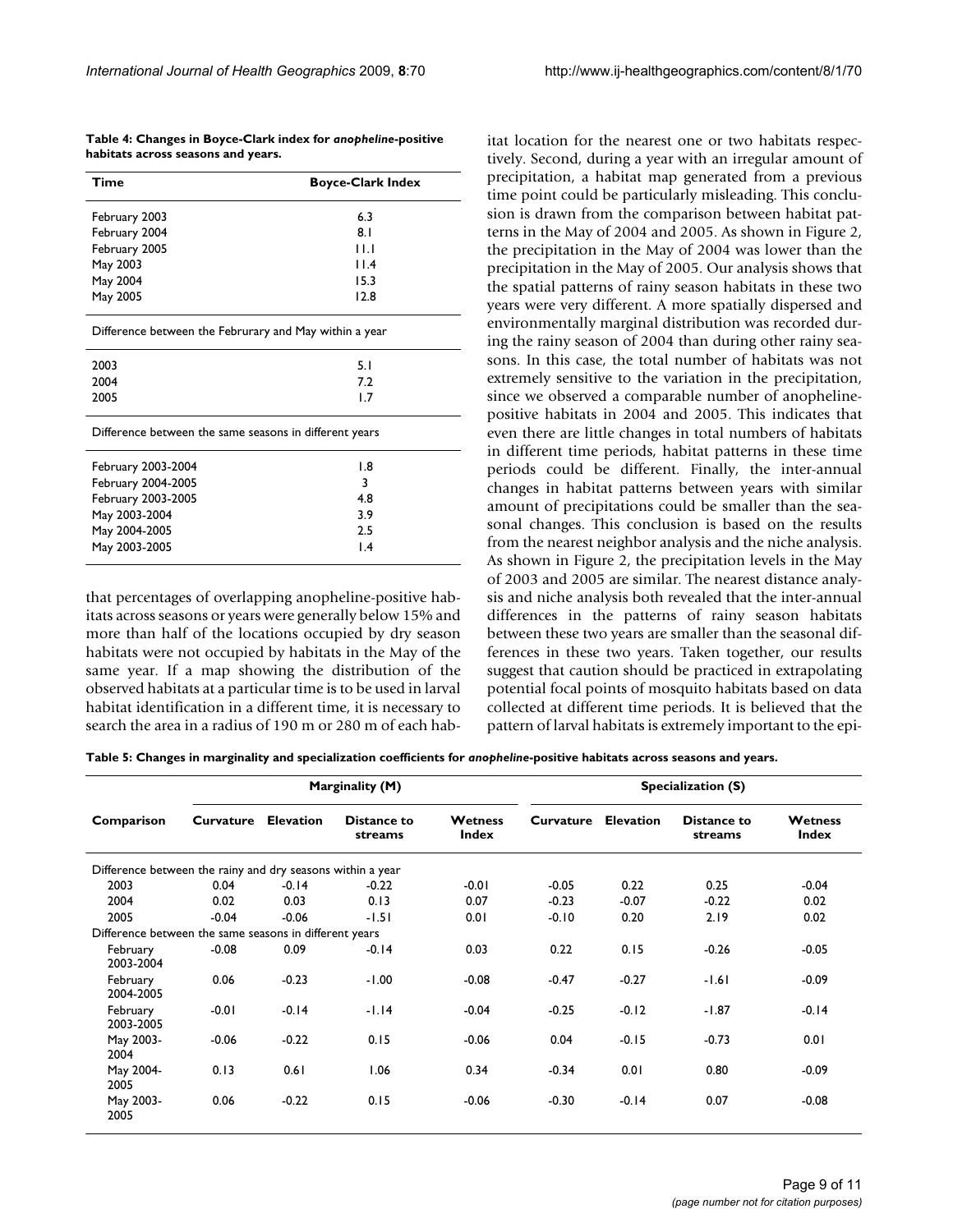demiology of malaria because it results in spatial heterogeneity in the adult mosquito population and, subsequently, the spatial distribution of clinical malaria cases [32,33]. This study illustrates the extreme extent of inter-annual and seasonal variations in vector habitat distributions and the necessity of continually updating habitat maps to track this highly dynamic system.

Although the topography of the study area is representative of the western Kenya highlands, the extent to which our findings can be applied to lowland areas certainly necessitates further study. It is generally acknowledged that spatial analysis is sensitive to the geographic scale of a study. The size of our study area was limited in order to minimize expenses. An important next step would be to determine the extent to which our results scale up to larger geographical regions. Finally, this study utilized mosquito habitat data collected in six different time periods with apparent seasonal and inter-annual climatic variation. Using these data, this study explored and revealed the impact of climatic variability on the distribution of mosquito larval habitats. However, to project the long term changes in patterns of mosquito habitats in accordance with long term trends of climate, time series analysis based on more temporally extensive data is needed.

One potential vector control tool which has had considerable historical success in Africa is larval habitat modification [34-36]. With the advent of geographical information systems, the use of larval habitat maps has become increasingly popular in malaria control programs [36]. There has been a recent call for vector management strategies integrating multiple tools. Our study provides a systematic analysis of the spatial and temporal patterns of mosquito habitats with serious implications with the ability of habitat maps to predict the future distribution of habitats. Significant inter-seasonal and -annual changes in the spatial location and distribution patterns of habitats were observed at a micro-spatial scale. Our results indicate that larval source reduction should be a dynamic and adaptive process and that integrated vector control approaches must take into account the temporal variability in larval habitat locations. Obviously, continuous monitoring of habitat location can help focus the larval control in the areas where habitats actually occur. However, it is financially prohibitive for most African countries to conduct larval distribution surveys continuously in a large geographical area. A possible solution is to identify the possible causes of habitat location changes and establish dynamic models to help the habitat source reduction activities. Munga et al (in press) investigated the relationship between habitat location and landuse changes in western Kenyan using habitat and landuse data collected from 2002 to 2005. In these four years, land cover changes demonstrated a great impact on the occurrence of anopheline larval habitats. It is possible that changes on habitat locations can be modelled by a combination of relevant environmental and anthropogenic factors. Future research on such models is especially needed in the areas where continuous survey of habitats is difficult.

#### **Competing interests**

The authors declare that they have no competing interests.

#### **Authors' contributions**

LL and GZ analyzed data. LL and LY wrote the manuscript. LB and GY conceived the study and assisted the writing of the manuscript. All authors read and approved the final manuscript.

#### **Acknowledgements**

We thank Steve Munga, Emmanuel Mushinzimana and Andrew K. Githeko for organizing the field research and providing archived data. This work was supported by NIH grant R01 AI050243.

#### **References**

- 1. Malakooti MA, Biomndo K, Shanks GD: **[Reemergence of epi](http://www.ncbi.nlm.nih.gov/entrez/query.fcgi?cmd=Retrieve&db=PubMed&dopt=Abstract&list_uids=9866748)[demic malaria in the highlands of western Kenya.](http://www.ncbi.nlm.nih.gov/entrez/query.fcgi?cmd=Retrieve&db=PubMed&dopt=Abstract&list_uids=9866748)** *Emerging Infectious Diseases* 1998, **4:**671-676.
- 2. Shanks GD, Biomndo K, Hay SI, Snow RW: **[Changing patterns of](http://www.ncbi.nlm.nih.gov/entrez/query.fcgi?cmd=Retrieve&db=PubMed&dopt=Abstract&list_uids=10974991) [clinical malaria since 1965 among a tea estate population](http://www.ncbi.nlm.nih.gov/entrez/query.fcgi?cmd=Retrieve&db=PubMed&dopt=Abstract&list_uids=10974991) [located in the Kenyan highlands.](http://www.ncbi.nlm.nih.gov/entrez/query.fcgi?cmd=Retrieve&db=PubMed&dopt=Abstract&list_uids=10974991)** *Transactions of the Royal Society of Tropical Medicine and Hygiene* 2000, **94:**253-255.
- 3. Akhwale WS, Lum JK, Kaneko A, Eto H, Obonyo C, Bjorkman A, Kobayakawa T: **[Anemia and malaria at different altitudes in](http://www.ncbi.nlm.nih.gov/entrez/query.fcgi?cmd=Retrieve&db=PubMed&dopt=Abstract&list_uids=15234666) [the western highlands of Kenya.](http://www.ncbi.nlm.nih.gov/entrez/query.fcgi?cmd=Retrieve&db=PubMed&dopt=Abstract&list_uids=15234666)** *Acta Tropica* 2004, **91:**167-175.
- 4. Lengeler C: **Insecticide treated bednets and curtains for malaria control (Cochrane Review).** In *The Cochrane Library* Oxford; 1998.
- 5. Lengeler C: **[Insecticide-treated nets for malaria control: real](http://www.ncbi.nlm.nih.gov/entrez/query.fcgi?cmd=Retrieve&db=PubMed&dopt=Abstract&list_uids=15042228) [gains: Editorials Christian Lengeler.](http://www.ncbi.nlm.nih.gov/entrez/query.fcgi?cmd=Retrieve&db=PubMed&dopt=Abstract&list_uids=15042228)** *Bulletin of the World Health Organization* 2004, **82:**84.
- 6. Schellenberg JA, Minja H, Mponda H, Kikumbih N, Mushi A, Nathan R, Abdulla S, Mukasa O, Marchant TJ, Tanner M, *et al.*: **[Re-treatment](http://www.ncbi.nlm.nih.gov/entrez/query.fcgi?cmd=Retrieve&db=PubMed&dopt=Abstract&list_uids=12497970) [of mosquito nets with insecticide.](http://www.ncbi.nlm.nih.gov/entrez/query.fcgi?cmd=Retrieve&db=PubMed&dopt=Abstract&list_uids=12497970)** *Transactions of the Royal Society of Tropical Medicine and Hygiene* 2002, **96:**368-369.
- 7. Phillips-Howard PA, Nahlen BL, Kolczak MS, Hightower AW, Kuile FOT, Alaii JA, Gimnig JE, Arudo J, Vulule JM, Odhacha A, *et al.*: **[Effi](http://www.ncbi.nlm.nih.gov/entrez/query.fcgi?cmd=Retrieve&db=PubMed&dopt=Abstract&list_uids=12749482)[cacy of permethrin-treated bed nets in the prevention of](http://www.ncbi.nlm.nih.gov/entrez/query.fcgi?cmd=Retrieve&db=PubMed&dopt=Abstract&list_uids=12749482) mortality in young children in an area of high perennial [malaria transmission in western Kenya.](http://www.ncbi.nlm.nih.gov/entrez/query.fcgi?cmd=Retrieve&db=PubMed&dopt=Abstract&list_uids=12749482)** *The American journal of tropical medicine and hygiene* 2003, **68:**23-29.
- 8. Hemingway J, Field L, Vontas J: **[An overview of insecticide resist](http://www.ncbi.nlm.nih.gov/entrez/query.fcgi?cmd=Retrieve&db=PubMed&dopt=Abstract&list_uids=12364782)[ance.](http://www.ncbi.nlm.nih.gov/entrez/query.fcgi?cmd=Retrieve&db=PubMed&dopt=Abstract&list_uids=12364782)** *Science* 2002, **298:**96.
- 9. Fillinger U, Ndegwa B, Githeko A, Lindsay SW: **[Integrated malaria](http://www.ncbi.nlm.nih.gov/entrez/query.fcgi?cmd=Retrieve&db=PubMed&dopt=Abstract&list_uids=19784445) [vector control with microbial larvicides and insecticide](http://www.ncbi.nlm.nih.gov/entrez/query.fcgi?cmd=Retrieve&db=PubMed&dopt=Abstract&list_uids=19784445) treated nets in the western Kenyan highlands: a controlled [trial.](http://www.ncbi.nlm.nih.gov/entrez/query.fcgi?cmd=Retrieve&db=PubMed&dopt=Abstract&list_uids=19784445)** *Bull World Health Organ* 2009, **87:**655-665.
- 10. GeissbAhler Y, Kannady K, Chaki PP, Emidi B, Govella NJ, Mayagaya V, Kiama M, Mtasiwa D, Mshinda H, Lindsay SW: **Microbial larvicide application by a large-scale, community-based program reduces malaria infection prevalence in urban Dar Es Salaam, Tanzania.** *PLoS ONE* 2009, **4:**345.
- 11. Dale PE, Ritchie SA, Territo BM, Morris CD, Muhar A, Kay BH: **[An](http://www.ncbi.nlm.nih.gov/entrez/query.fcgi?cmd=Retrieve&db=PubMed&dopt=Abstract&list_uids=9673930) [overview of remote sensing and GIS for surveillance of mos](http://www.ncbi.nlm.nih.gov/entrez/query.fcgi?cmd=Retrieve&db=PubMed&dopt=Abstract&list_uids=9673930)[quito vector habitats and risk assessment.](http://www.ncbi.nlm.nih.gov/entrez/query.fcgi?cmd=Retrieve&db=PubMed&dopt=Abstract&list_uids=9673930)** *Journal of Vector Ecology* 1998, **23:**54-61.
- 12. Mushinzimana E, Munga S, Minakawa N, Li L, Feng C, Bian L, Kitron U, Schmidt C, Beck L, Zhou G: **[Landscape determinants and](http://www.ncbi.nlm.nih.gov/entrez/query.fcgi?cmd=Retrieve&db=PubMed&dopt=Abstract&list_uids=16480523) [remote sensing of anopheline mosquito larval habitats in the](http://www.ncbi.nlm.nih.gov/entrez/query.fcgi?cmd=Retrieve&db=PubMed&dopt=Abstract&list_uids=16480523) [western Kenya highlands.](http://www.ncbi.nlm.nih.gov/entrez/query.fcgi?cmd=Retrieve&db=PubMed&dopt=Abstract&list_uids=16480523)** *Malaria Journal* 2006, **5:**13.
- 13. Gu W, Novak R: **[Habitat-based modeling of impacts of mos](http://www.ncbi.nlm.nih.gov/entrez/query.fcgi?cmd=Retrieve&db=PubMed&dopt=Abstract&list_uids=16172479)[quito larval interventions on entomological inoculation](http://www.ncbi.nlm.nih.gov/entrez/query.fcgi?cmd=Retrieve&db=PubMed&dopt=Abstract&list_uids=16172479)**